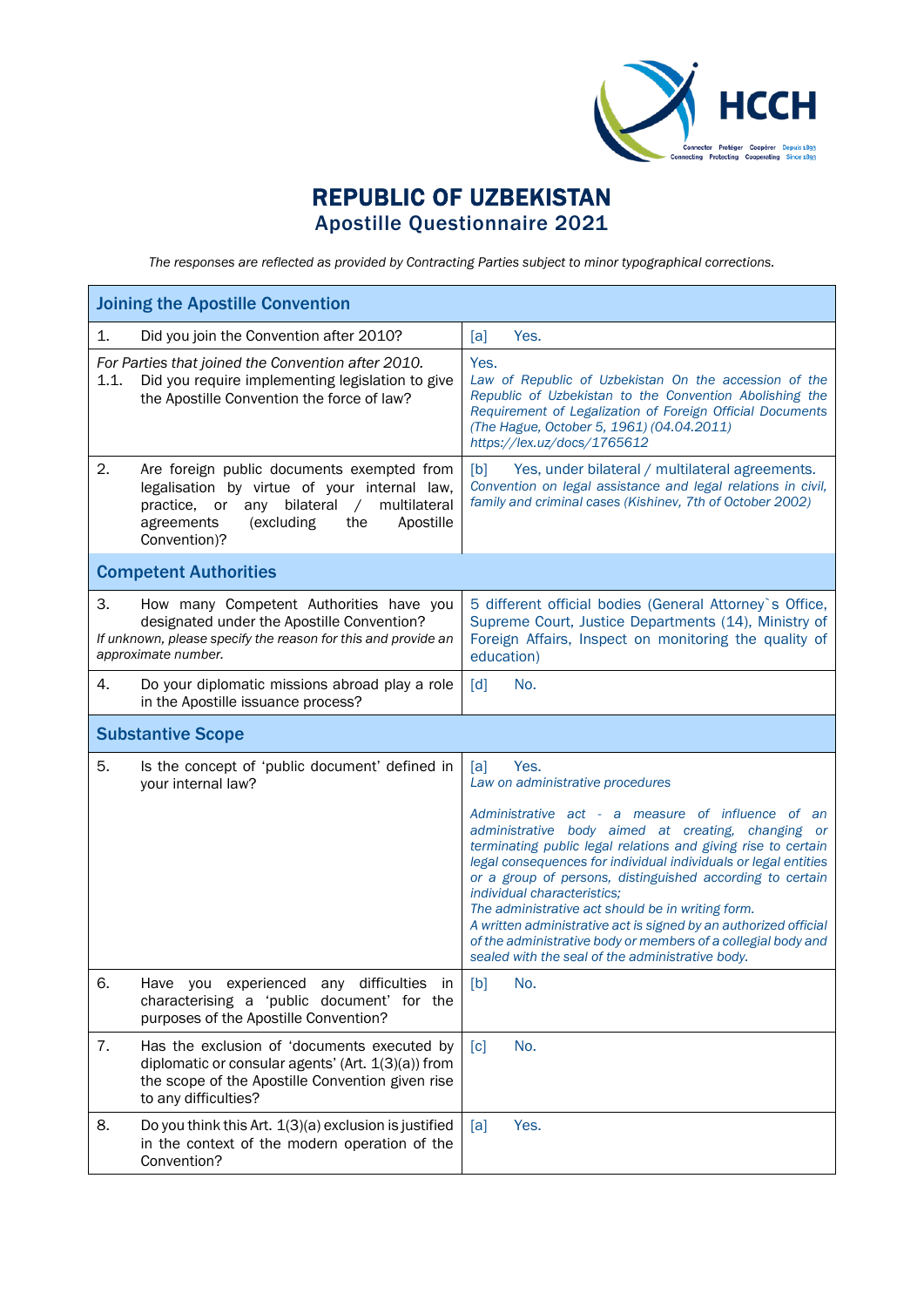| 9.  | Has the exclusion of 'administrative documents<br>dealing directly with commercial or customs<br>operations' (Art. $1(3)(b)$ ) from the scope of the<br>Convention given<br>Apostille<br>rise<br>to<br>any<br>difficulties? | No.<br>$\lceil c \rceil$                                                                                    |                                                                                |        |   |
|-----|-----------------------------------------------------------------------------------------------------------------------------------------------------------------------------------------------------------------------------|-------------------------------------------------------------------------------------------------------------|--------------------------------------------------------------------------------|--------|---|
| 10. | Do you think this Art. 1(3)(b) exclusion is justified<br>in the context of the modern operation of the<br>Convention?                                                                                                       | [a]<br>Yes.                                                                                                 |                                                                                |        |   |
| 11. | Do you issue (outgoing) or accept (incoming)                                                                                                                                                                                |                                                                                                             | <b>Issue</b>                                                                   | Accept |   |
|     | Apostilles for any of the following categories of<br>document?                                                                                                                                                              |                                                                                                             | Certificates of origin                                                         |        |   |
|     |                                                                                                                                                                                                                             |                                                                                                             | <b>Export licences</b>                                                         |        |   |
|     |                                                                                                                                                                                                                             | Import licences                                                                                             |                                                                                |        |   |
|     |                                                                                                                                                                                                                             | Health and safety certificates<br>issued by the relevant<br>government authorities or                       | X                                                                              | X      |   |
|     |                                                                                                                                                                                                                             | Certificates of products                                                                                    |                                                                                |        |   |
|     |                                                                                                                                                                                                                             |                                                                                                             | Certificates of conformity                                                     |        |   |
|     |                                                                                                                                                                                                                             | End user certificates<br>(i.e. documents certifying that the<br>buyer is the end user of acquired<br>goods) |                                                                                |        |   |
|     |                                                                                                                                                                                                                             |                                                                                                             | Commercial invoices                                                            |        |   |
|     | <b>Apostille Process</b>                                                                                                                                                                                                    |                                                                                                             |                                                                                |        |   |
|     | <b>Certification of Public Documents</b>                                                                                                                                                                                    |                                                                                                             |                                                                                |        |   |
| 12. | Do any of your public documents require some<br>other intermediate certification before the<br>issuance of an Apostille?                                                                                                    | [a]<br>Yes, an intermediate certification is required for<br>some categories of public documents.           |                                                                                |        |   |
|     | For Parties that answered yes to Q12.<br>12.1. What categories of public document require                                                                                                                                   | Category of public<br>document                                                                              | Why certification is required                                                  |        |   |
|     | intermediate certification and why?                                                                                                                                                                                         | <b>Translation of</b><br>some<br>documents<br>should be<br>notarized                                        | For Apostille issuance<br>needs/legalisation, and sending<br>them abroad then. |        |   |
|     | <b>Requesting an Apostille (Outgoing)</b>                                                                                                                                                                                   |                                                                                                             |                                                                                |        |   |
| 13. | How can an Apostille be requested?                                                                                                                                                                                          | [a]<br>In person.                                                                                           |                                                                                |        | X |
|     |                                                                                                                                                                                                                             | [b]<br>By post.                                                                                             |                                                                                |        |   |
|     |                                                                                                                                                                                                                             | By email.<br>[c]                                                                                            |                                                                                |        |   |
|     |                                                                                                                                                                                                                             | Through a website.<br>[d]                                                                                   |                                                                                |        |   |
|     |                                                                                                                                                                                                                             | Other.<br>[e]                                                                                               |                                                                                |        |   |
| 14. | When issuing an Apostille, do you enquire about<br>the State of destination?                                                                                                                                                | Yes, in the application form.<br>[a]                                                                        |                                                                                |        |   |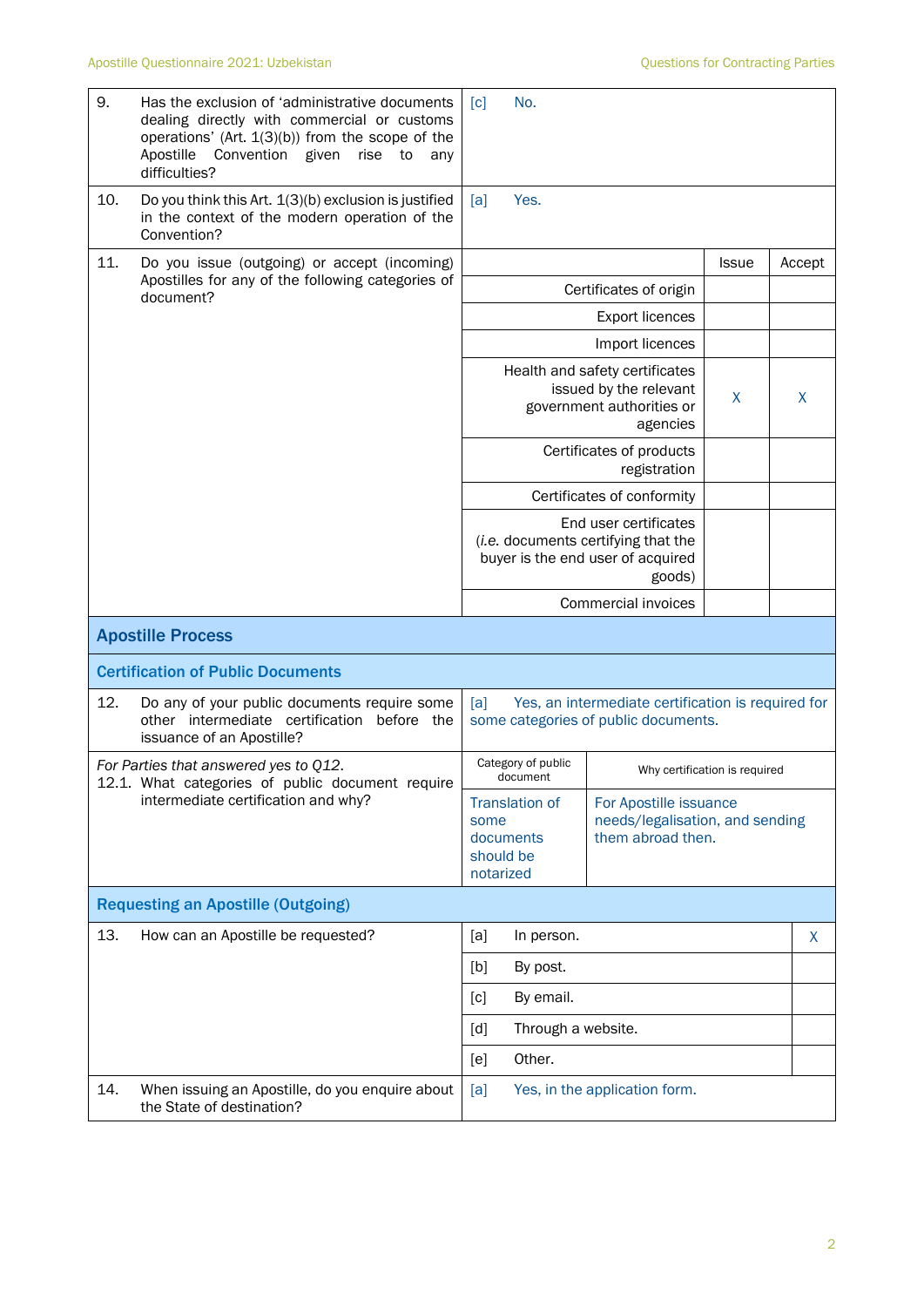| 15.                        | How long does it take for an Apostille to be<br>issued?                                                                                                                                                                                       | In-person request<br>(paper Apostille)                                                                                                                                                                                                                                         | Other requests<br>(from the time of<br>receipt) (paper<br>Apostille)                                                       | e-Apostille requests |   |  |
|----------------------------|-----------------------------------------------------------------------------------------------------------------------------------------------------------------------------------------------------------------------------------------------|--------------------------------------------------------------------------------------------------------------------------------------------------------------------------------------------------------------------------------------------------------------------------------|----------------------------------------------------------------------------------------------------------------------------|----------------------|---|--|
|                            |                                                                                                                                                                                                                                               | Within five<br>working days                                                                                                                                                                                                                                                    |                                                                                                                            |                      |   |  |
| 16.                        | Does your Competent Authority impose a fee for<br>issuing an Apostille?                                                                                                                                                                       | Yes, but the price is dependent on, for example,<br>[b]<br>the category of public document(s), the Competent<br>Authority, or the type of application.<br>4.6\$ - for education documents and documents, issued from<br>official bodies of MoJ.<br>2.3\$ - for other documents |                                                                                                                            |                      |   |  |
|                            | <b>Issuing an Apostille (Outgoing)</b>                                                                                                                                                                                                        |                                                                                                                                                                                                                                                                                |                                                                                                                            |                      |   |  |
| 17.                        | How is the origin of a public document verified<br>for the purpose of issuing an Apostille (i.e.<br>verification of the authenticity of the signature,<br>the capacity of the signer, and the identity of the<br>seal / stamp (Art. $5(2)$ )? | [b]<br>Multiple Competent Authorities.<br>[iii]<br><b>Multiple</b><br>databases<br>separate<br>sample<br>of<br>signatures / seals / stamps, all in paper form.                                                                                                                 |                                                                                                                            |                      |   |  |
| 18.                        | How does a Competent Authority address<br>situations where it is unable to verify the origin<br>of the public document?                                                                                                                       | The Competent Authority will contact the issuing<br>[b]<br>authority to confirm authenticity but will not issue the<br>Apostille until the new signature, stamp or seal is added<br>to the database.                                                                           |                                                                                                                            |                      |   |  |
| 19.                        | In what language(s) are the 10 standard items<br>of your Apostilles available?                                                                                                                                                                | [b]<br>In two languages.<br>English, Uzbek                                                                                                                                                                                                                                     |                                                                                                                            |                      |   |  |
| 20.                        | In what language(s) are the blank fields of your<br>Apostilles filled in?                                                                                                                                                                     | [b]<br>In two languages.<br>English, Uzbek                                                                                                                                                                                                                                     |                                                                                                                            |                      |   |  |
| 21.                        | How are the blank fields of your Apostilles filled<br>in?                                                                                                                                                                                     | [a]<br>By hand.                                                                                                                                                                                                                                                                |                                                                                                                            |                      |   |  |
| <b>Apostille Registers</b> |                                                                                                                                                                                                                                               |                                                                                                                                                                                                                                                                                |                                                                                                                            |                      |   |  |
| 22.                        | How is your Apostille register, required by<br>Article 7, maintained?                                                                                                                                                                         | [b]<br>Other.<br>[vi]<br>form.                                                                                                                                                                                                                                                 | Multiple Competent Authorities.<br>A separate register for each Competent Authority, all in paper                          |                      |   |  |
| 23.                        | What particulars are contained in your Apostille<br>register?                                                                                                                                                                                 | [a]<br>(required).                                                                                                                                                                                                                                                             | Number and date of the Apostille                                                                                           |                      | X |  |
|                            |                                                                                                                                                                                                                                               | [b]<br>(required).                                                                                                                                                                                                                                                             | Name and capacity of the person signing<br>the document and $/$ or the name of<br>authority whose seal or stamp is affixed |                      | X |  |
|                            |                                                                                                                                                                                                                                               | [c]<br>document.                                                                                                                                                                                                                                                               | Name and / or type of underlying                                                                                           |                      | X |  |
|                            |                                                                                                                                                                                                                                               | [d]<br>document.                                                                                                                                                                                                                                                               | Description of the contents of underlying                                                                                  |                      |   |  |
|                            |                                                                                                                                                                                                                                               | [e]                                                                                                                                                                                                                                                                            | Name of the applicant.                                                                                                     |                      |   |  |
|                            |                                                                                                                                                                                                                                               | State of destination.<br>$[f]$                                                                                                                                                                                                                                                 |                                                                                                                            |                      | X |  |
|                            |                                                                                                                                                                                                                                               | [g]<br>Copy of the Apostille.                                                                                                                                                                                                                                                  |                                                                                                                            |                      |   |  |
|                            |                                                                                                                                                                                                                                               | [h]                                                                                                                                                                                                                                                                            | Copy of the underlying document.                                                                                           |                      |   |  |
|                            |                                                                                                                                                                                                                                               | Other.<br>$[1]$                                                                                                                                                                                                                                                                |                                                                                                                            |                      |   |  |
| 24.                        | Is there a limit to how long records can be<br>retained on the Apostille register?                                                                                                                                                            | No.<br>[d]                                                                                                                                                                                                                                                                     |                                                                                                                            |                      |   |  |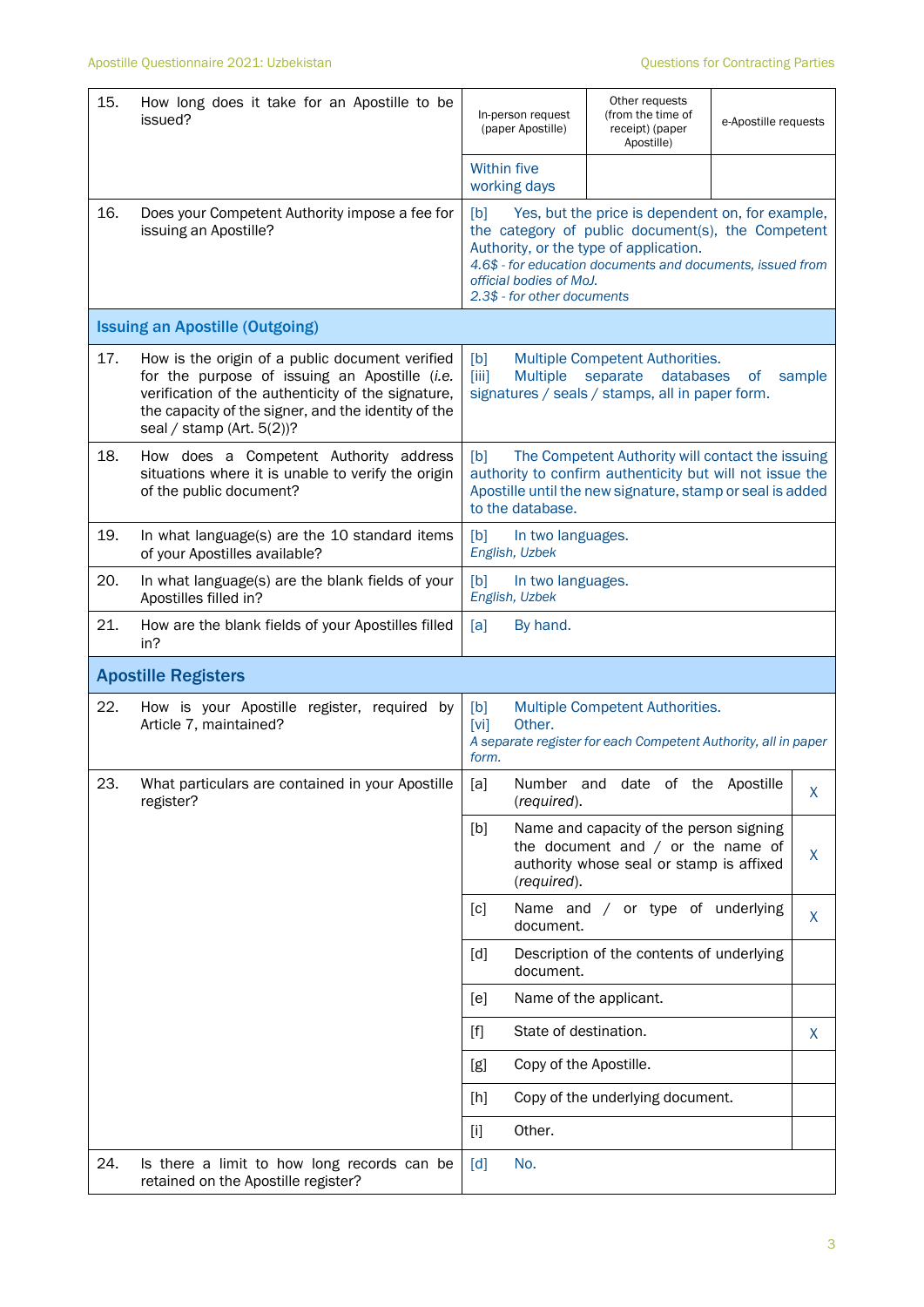| 25. | If your register is not publicly accessible, how<br>frequently do your Competent Authorities<br>receive requests to verify an Apostille they have<br>issued in the register?                                                | $\lceil f \rceil$ | Unknown.                                                                                                                  |    |
|-----|-----------------------------------------------------------------------------------------------------------------------------------------------------------------------------------------------------------------------------|-------------------|---------------------------------------------------------------------------------------------------------------------------|----|
|     | <b>Technology &amp; the e-APP</b>                                                                                                                                                                                           |                   |                                                                                                                           |    |
| 26. | Under your internal law, do you recognise<br>electronic / digital signatures as functionally<br>equivalent to handwritten signatures (i.e. can a<br>public document be signed electronically)?                              | [a]               | Yes.<br>Law on ELECTRONIC DIGITAL SIGNATURE<br>https://www.lex.uz/acts/64424                                              |    |
| 27. | Under your internal law, are public documents<br>executed, or able to be executed, in electronic<br>form (whether or not they are to be used abroad<br>under the Convention)?                                               | [a]               | Yes.                                                                                                                      |    |
|     | For Parties that answered yes to Q27.<br>27.1. What categories of public documents are                                                                                                                                      | [a]               | All public documents.                                                                                                     |    |
|     | executed, or able to be executed, in electronic<br>form (whether or not they are to be used abroad<br>under the Convention)?                                                                                                | [b]               | Civil status documents (e.g. birth, death<br>marriage<br>certificates)<br>and<br>and<br>certificates of non-impediment.   |    |
|     |                                                                                                                                                                                                                             | [c]               | Other<br>administrative<br>documents<br>(including decisions from administrative<br>tribunals or decision-making bodies). | X  |
|     |                                                                                                                                                                                                                             | [d]               | Extracts from commercial registers and<br>other registers.                                                                | X  |
|     |                                                                                                                                                                                                                             | [e]               | Notarial authentications of signatures.                                                                                   |    |
|     |                                                                                                                                                                                                                             | $[f]$             | Other notarial acts.                                                                                                      |    |
|     |                                                                                                                                                                                                                             | [g]               | Diplomas<br>education<br>other<br>and<br>documents.                                                                       |    |
|     |                                                                                                                                                                                                                             | [h]               | Court documents, including judgments.                                                                                     |    |
|     |                                                                                                                                                                                                                             | $[1]$             | Patents or other documents pertaining to<br>intellectual property rights.                                                 |    |
|     |                                                                                                                                                                                                                             | [j                | Documents relating to adoptions.                                                                                          |    |
|     |                                                                                                                                                                                                                             | [k]               | Translations.                                                                                                             |    |
|     |                                                                                                                                                                                                                             | $[1]$             | Medical or health certificates.                                                                                           |    |
|     |                                                                                                                                                                                                                             | [m]               | Criminal records.                                                                                                         | X  |
|     |                                                                                                                                                                                                                             | [n]               | Import or export licences.                                                                                                | X. |
|     |                                                                                                                                                                                                                             | [0]               | Certificates of origin.                                                                                                   |    |
|     |                                                                                                                                                                                                                             | [p]               | Certificates of conformity.                                                                                               |    |
|     |                                                                                                                                                                                                                             | [q]               | Other.                                                                                                                    |    |
|     | For Parties that answered yes to Q27.<br>27.2. Approximately what percentage of your public<br>documents are originally executed in electronic<br>form (whether or not they are to be used abroad<br>under the Convention)? | 26%               |                                                                                                                           |    |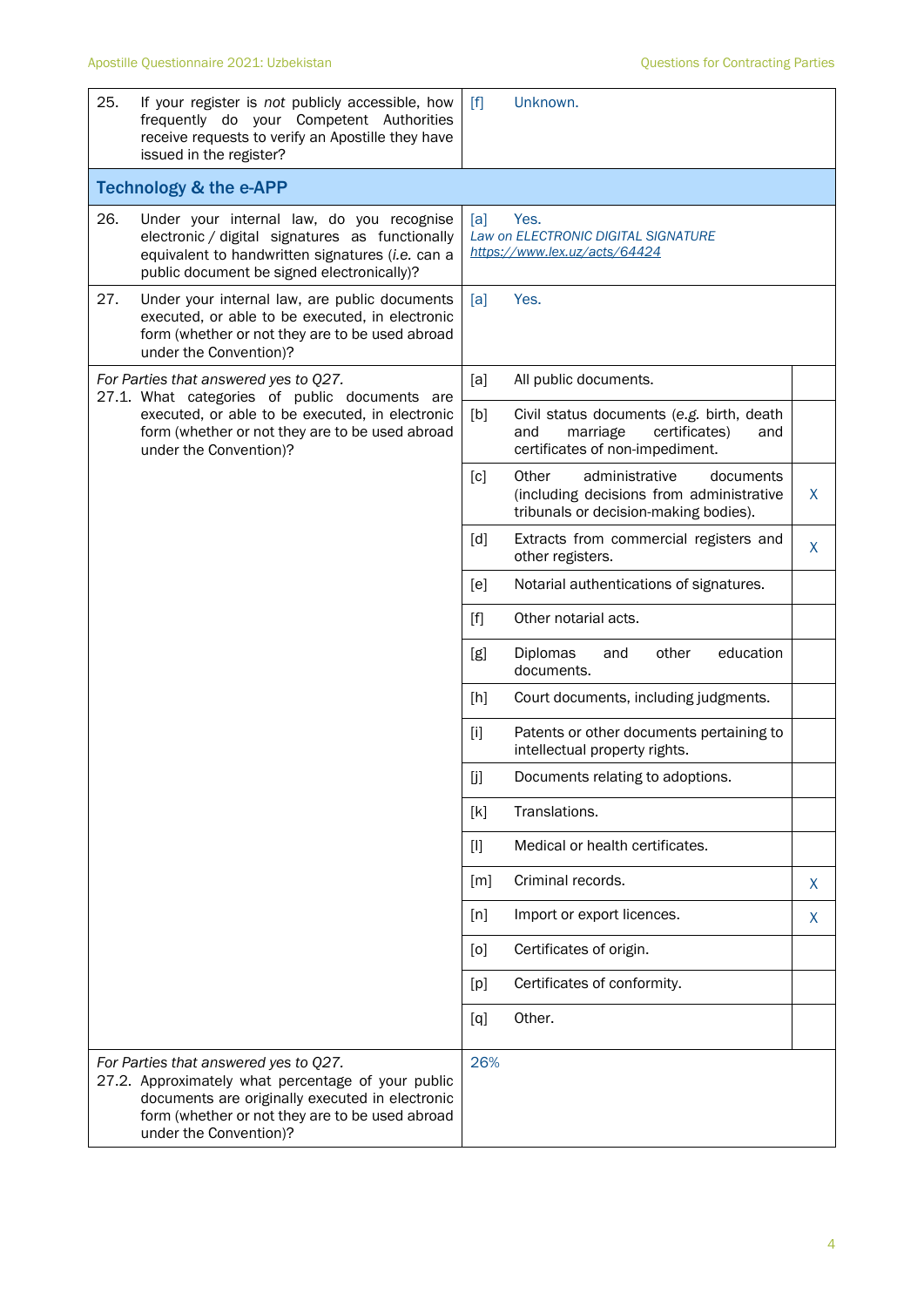| 28.<br>Do you issue e-Apostilles?                                                                                                                                 | No.<br>[b]<br>$[1]$<br>We are studying the use of e-Apostilles and plan<br>to implement the e-Apostille component.<br>Drafts of legal document were prepared and sent to the<br>Government.<br>We are waiting for adoption now and working on technical<br>aspects of automated data system. |  |  |  |
|-------------------------------------------------------------------------------------------------------------------------------------------------------------------|----------------------------------------------------------------------------------------------------------------------------------------------------------------------------------------------------------------------------------------------------------------------------------------------|--|--|--|
| For Parties that answered no to Q28.<br>28.1. What challenges are you facing that may prevent                                                                     | Internal law limitations.<br>[a]                                                                                                                                                                                                                                                             |  |  |  |
| you from implementing the e-Apostille?                                                                                                                            | Judicial or administrative structure.<br>[b]                                                                                                                                                                                                                                                 |  |  |  |
|                                                                                                                                                                   | [c]<br>Implementation challenges (e.g. lack of<br>resources, lack of infrastructure).                                                                                                                                                                                                        |  |  |  |
|                                                                                                                                                                   | Cost.<br>[d]                                                                                                                                                                                                                                                                                 |  |  |  |
|                                                                                                                                                                   | System interoperability / compatibility.<br>[e]                                                                                                                                                                                                                                              |  |  |  |
|                                                                                                                                                                   | $[f]$<br>Security concerns.                                                                                                                                                                                                                                                                  |  |  |  |
|                                                                                                                                                                   | Other.<br>[g]<br>Drafts of legal document were prepared and sent to<br>X<br>the Government.<br>We are waiting for adoption now and working on<br>technical aspects of automated data system.                                                                                                 |  |  |  |
| For Parties that answered no to Q28.<br>28.2. How do you issue an Apostille for a public<br>document executed in electronic form?                                 | Other.<br>$\lceil c \rceil$<br>Documents should be signed and stamped by official bodies                                                                                                                                                                                                     |  |  |  |
| 29.<br>Are your authorities equipped to<br>accept<br>incoming e-Apostilles?                                                                                       | Yes, all e-Apostilles can be processed.<br>[a]                                                                                                                                                                                                                                               |  |  |  |
| 30.<br>Do you maintain an e-Register?                                                                                                                             | No.<br>[b]<br>m<br>We are studying the use of an e-Register and<br>plan to implement the e-Register component.<br>Drafts of legal document were prepared and sent to the<br>Government.<br>We are waiting for adoption now and working on technical<br>aspects of automated data system.     |  |  |  |
| For Parties that answered no to Q30.                                                                                                                              | Internal law limitations.<br>[a]                                                                                                                                                                                                                                                             |  |  |  |
| 30.1. What challenges are you facing that may prevent<br>you from implementing the e-Register?                                                                    | Judicial or administrative structure.<br>[b]                                                                                                                                                                                                                                                 |  |  |  |
|                                                                                                                                                                   | [c]<br>Implementation challenges (e.g. lack of<br>resources, lack of infrastructure).                                                                                                                                                                                                        |  |  |  |
|                                                                                                                                                                   | Cost.<br>[d]                                                                                                                                                                                                                                                                                 |  |  |  |
|                                                                                                                                                                   | System interoperability / compatibility.<br>[e]                                                                                                                                                                                                                                              |  |  |  |
|                                                                                                                                                                   | $[f]$<br>Security concerns.                                                                                                                                                                                                                                                                  |  |  |  |
|                                                                                                                                                                   | Other.<br>[g]<br>Drafts of legal document were prepared and sent to<br>X<br>the Government.<br>We are waiting for adoption now and working on<br>technical aspects of automated data system.                                                                                                 |  |  |  |
| 31.<br>Have you been in contact with other Competent<br>Authorities that operate an e-APP component<br>and exchanged information and / or relevant<br>experience? | [a]<br>Yes.<br>Georgia                                                                                                                                                                                                                                                                       |  |  |  |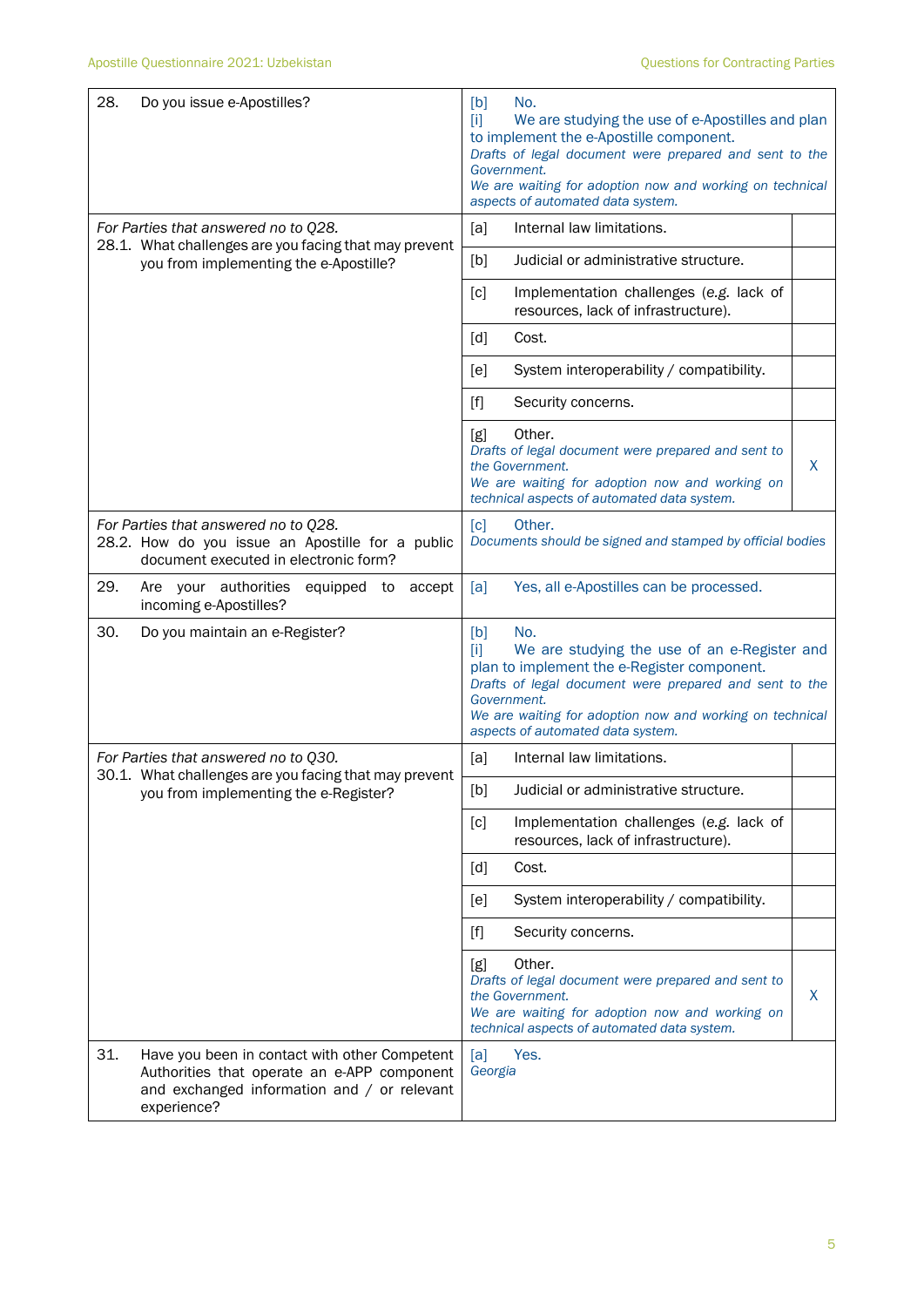| <b>Issues with Apostilles</b> |                                                                                                                                                          |       |                                                                                                     |   |
|-------------------------------|----------------------------------------------------------------------------------------------------------------------------------------------------------|-------|-----------------------------------------------------------------------------------------------------|---|
| 32.                           | Has an Apostille <i>issued</i> by your Competent<br>Authority ever been refused by the authorities of<br>another Contracting Party on the following      | [a]   | Form requirements (e.g. square-shaped,<br>sides of at least nine centimetres, border,<br>ink, etc). |   |
|                               | grounds:                                                                                                                                                 | [b]   | The manner in which the Apostille was<br>affixed / attached to the underlying<br>document.          |   |
|                               |                                                                                                                                                          | [c]   | The Apostille was not signed.                                                                       |   |
|                               |                                                                                                                                                          | [d]   | One<br>0f<br>the<br>standard<br>or<br>more<br>informational items were not filled in.               |   |
|                               |                                                                                                                                                          | [e]   | The Apostille was in electronic form (an<br>e-Apostille).                                           |   |
|                               |                                                                                                                                                          | $[f]$ | The underlying public document was in<br>electronic form.                                           |   |
|                               |                                                                                                                                                          | [g]   | The underlying public document had<br>expired / was not issued within a certain<br>timeframe.       |   |
|                               |                                                                                                                                                          | [h]   | The underlying document was not a<br>public document under the law of the<br>destination.           |   |
|                               |                                                                                                                                                          | $[1]$ | Other.                                                                                              |   |
|                               |                                                                                                                                                          | [j]   | Unknown.                                                                                            | X |
|                               |                                                                                                                                                          | [k]   | No / Not applicable.                                                                                |   |
| 33.                           | Has your Competent Authority ever been<br>requested by external Competent Authorities to<br>certify or confirm your procedure for issuing<br>Apostilles? | [a]   | Yes.                                                                                                |   |
| 34.                           | Has an Apostille <i>received</i> by your authorities<br>ever been refused on the following grounds:                                                      | [a]   | The issuing State was not a Contracting<br>Party to the Apostille Convention.                       |   |
|                               |                                                                                                                                                          | [b]   | Form requirements (e.g. square-shaped,<br>sides of at least nine centimetres, border,<br>ink, etc). |   |
|                               |                                                                                                                                                          | [c]   | The manner in which the Apostille was<br>affixed / attached to the underlying<br>document.          |   |
|                               |                                                                                                                                                          | [d]   | The Apostille was not signed.                                                                       |   |
|                               |                                                                                                                                                          | [e]   | One<br>of<br>the<br>standard<br>or<br>more<br>informational items were not filled in.               |   |
|                               |                                                                                                                                                          |       | The Apostille was in electronic form (an<br>e-Apostille).                                           |   |
|                               |                                                                                                                                                          | [g]   | The underlying public document was in<br>electronic form.                                           |   |